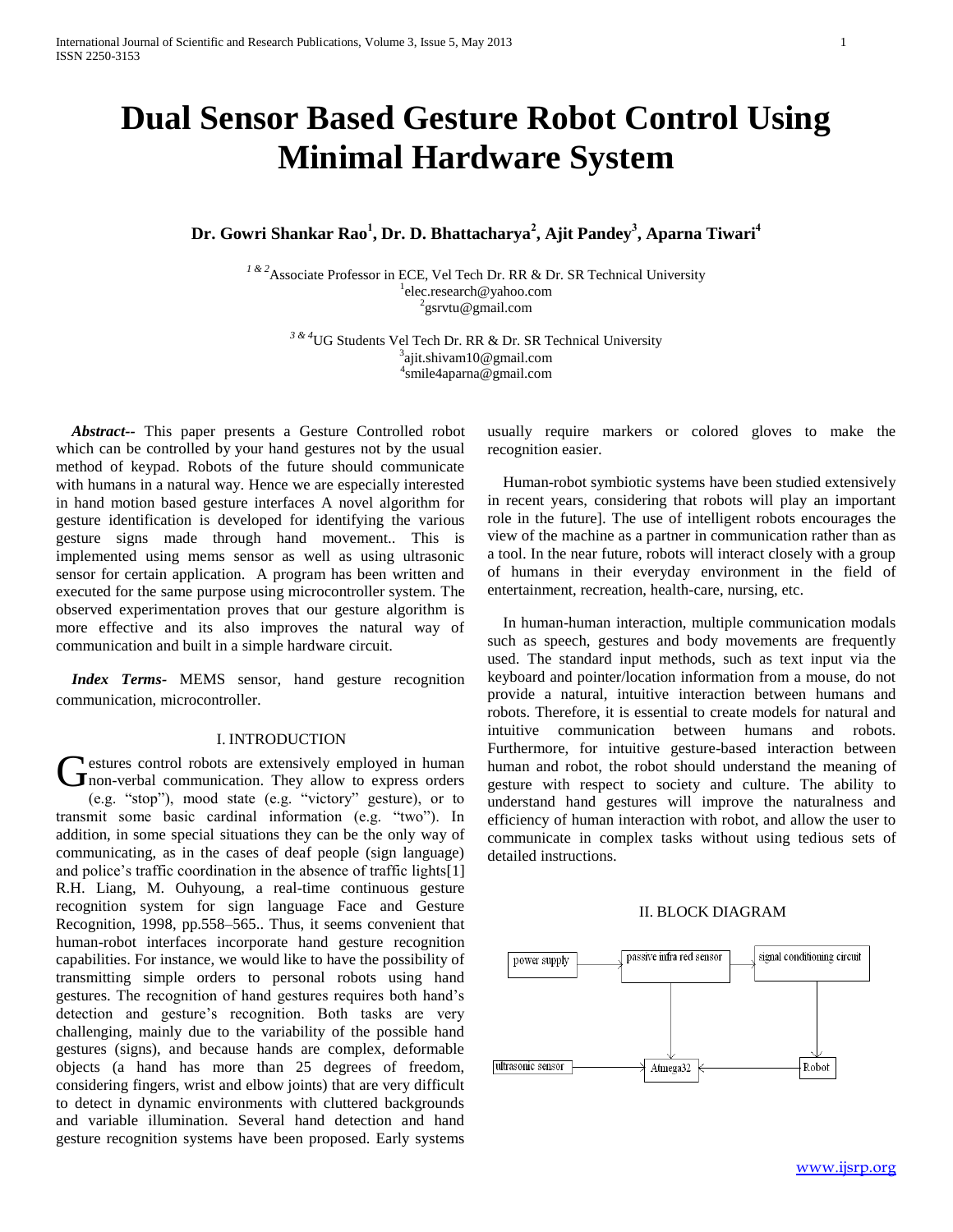### III. WORKING PRINCIPLE

 The PIR sensor is normally used for motion detection, in our circuit the sensor is connected in the port D and the status of the pin is read, suppose the output of the sensor goes high then at once any motion in the form of gesture being detected is used to control an Electrical appliance for example in our case we have to chosen to switch of an servo motor. The ultrasonic sensor output signal is fed to the microcontroller ATMEGA32 via the serial interface. A suitable embedded 'c' program is written the algorithm here, read the different hand gesture sign senses by the ultrasonic sensor and becomes different control operation. The PIR sensor as interface through port D of the atmega32 and the high signal output is sensed and used for control application of motor when ever distance is detected the sensor act as substitute for image sensor and hand control ON/OFF operation of motor.

#### III A. PIR SENSOR



 The PIR (Passive Infra-Red) Sensor is a piezoelectric device that detects motion by measuring changes in the infrared (heat) levels emitted by surrounding objects. When motion is detected the PIR Sensor outputs a high signal on its output pin. This logic signal can be read by a microcontroller or used to drive an external load. The PIR sensor as interface through port D of the ATMEGA32 and the high signal output is sensed and used for control application of motor when ever distance is detected the sensor act as substitute for image sensor and hand control ON/OFF operation of motor.

## III B. FEATURES

- Detecting range : 360 degrees cone angle, 15-20 feet
- Single bit output
- Jumper selects single or continuous trigger output mode
- 3-pin SIP header
- Small size makes it easy to conceal
- Compatible with any microcontroller like Basic Stamp, Adriano, At mega, PIC, 8051, propeller.

III C. ULTRASONIC SENSOR



The ultrasonic sensor is utilized as substitute and the gesture is recognized in terms of different distances and the hand movements for various distance acts as gesture sign for control applications. The ultrasonic sensor output signal is fed to the microcontroller ATMEGA32 via the serial interface. A suitable embedded 'c' program is written the algorithm here, read the different hand gesture sign senses by the ultrasonic sensor and becomes different control operation.

## III D. PICTURE OF ROBOT

#### **Hand Movements**



#### III E. HAND CONTROL USING HAND GESTURE

Technique to acquire hand gestures and to control robotic system using hand gestures is:

- $PIR$   $\square$  sensor acquisition to get hand gestures.
- □□Extracting hand gesture area from captured frame.  $\bullet$
- Generation of instructions corresponding to matched gesture, for specified robotic action.





## IV. APPLICATIONS

1. In aero space for detection of obstacle during takeoff and landing upon air wings.